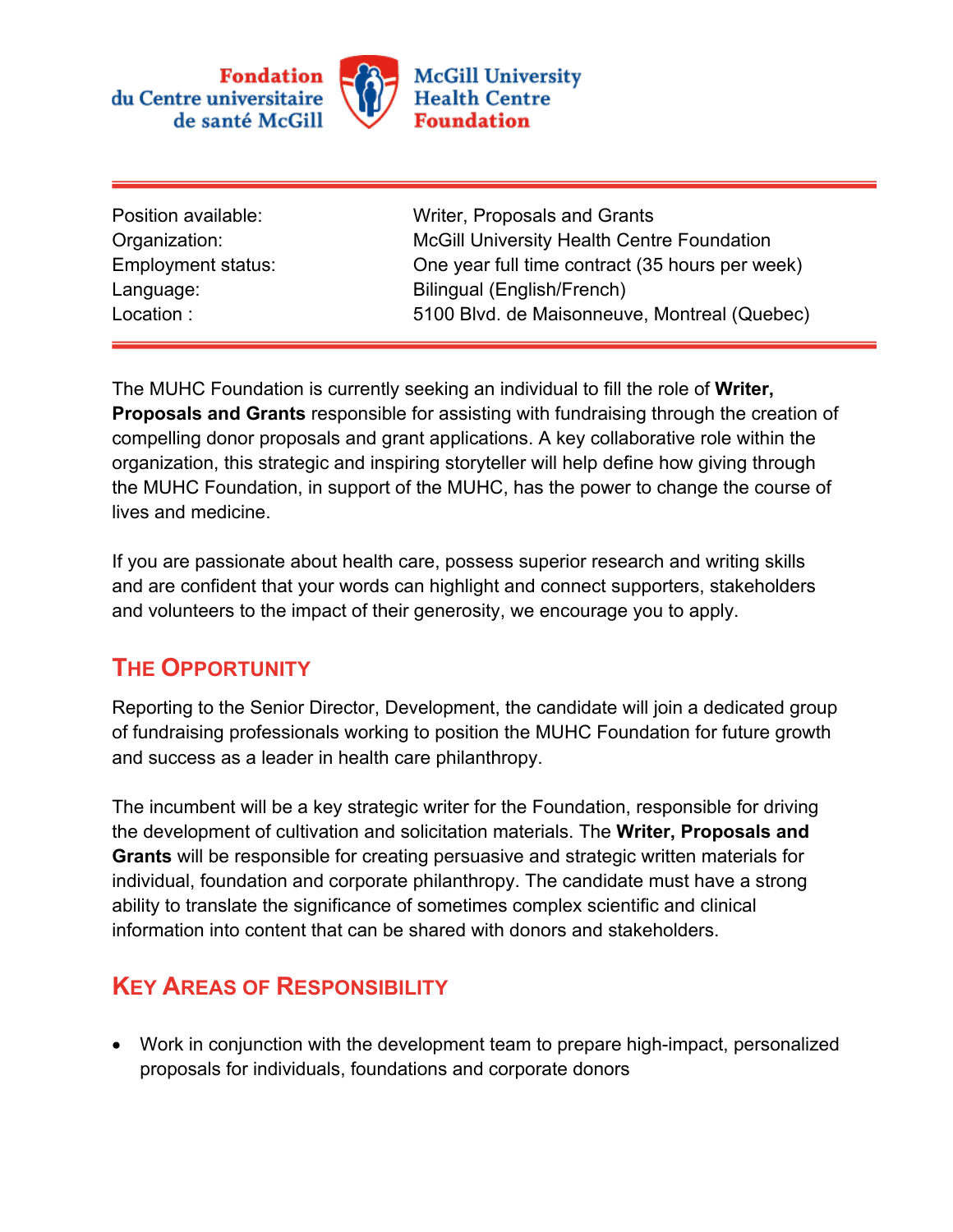- Maintain a superior understanding of the Foundation's fundraising goals, articulating how these goals advance the mission of the hospital, and conveying the impact of philanthropy to a variety of audiences
- Oversee donor and volunteer recognition award programs and nominations
- Creation of various letters including thank-you & welcome letters as needed
- In collaboration with the Senior Director, Development, establish processes within the donor database (Raiser's Edge) to enhance the timely and consistent delivery of written materials
- Assist with special projects as needed
- Copy-edit and proofread content written by colleagues in other departments

## **QUALIFICATIONS AND COMPETENCIES**

- Post-secondary education or equivalent in a relevant field such as Journalism, Communications, Public Relations, English or French
- Minimum of five years relevant writing experience, ideally in the not-for-profit and/or health care sector
- Superior written and oral skills in English with proficiency in French
- Excellent interpersonal skills with a strong sense of diplomacy and ability to build strong, collaborative relationships with colleagues, donors, physicians, researchers and other stakeholders
- Demonstrated ability to develop proposals and grant applications that align philanthropic commitments with funding and strengthen long-term relationships
- Superior project management skills and ability to coordinate multiple priorities concurrently in a fast-paced environment while maintaining an unwavering commitment to detail and excellence
- Intrinsically motivated self-starter with a high degree of personal integrity and strong work ethic
- Understanding of current and emerging best practices in proposal writing
- Computer proficiency in using the MS Office suite and experience with donor databases such as Raiser`s Edge will be considered an asset
- Available to occasionally work flexible hours (including some evenings)
- Able to work within and promote a respectful and collaborative work environment